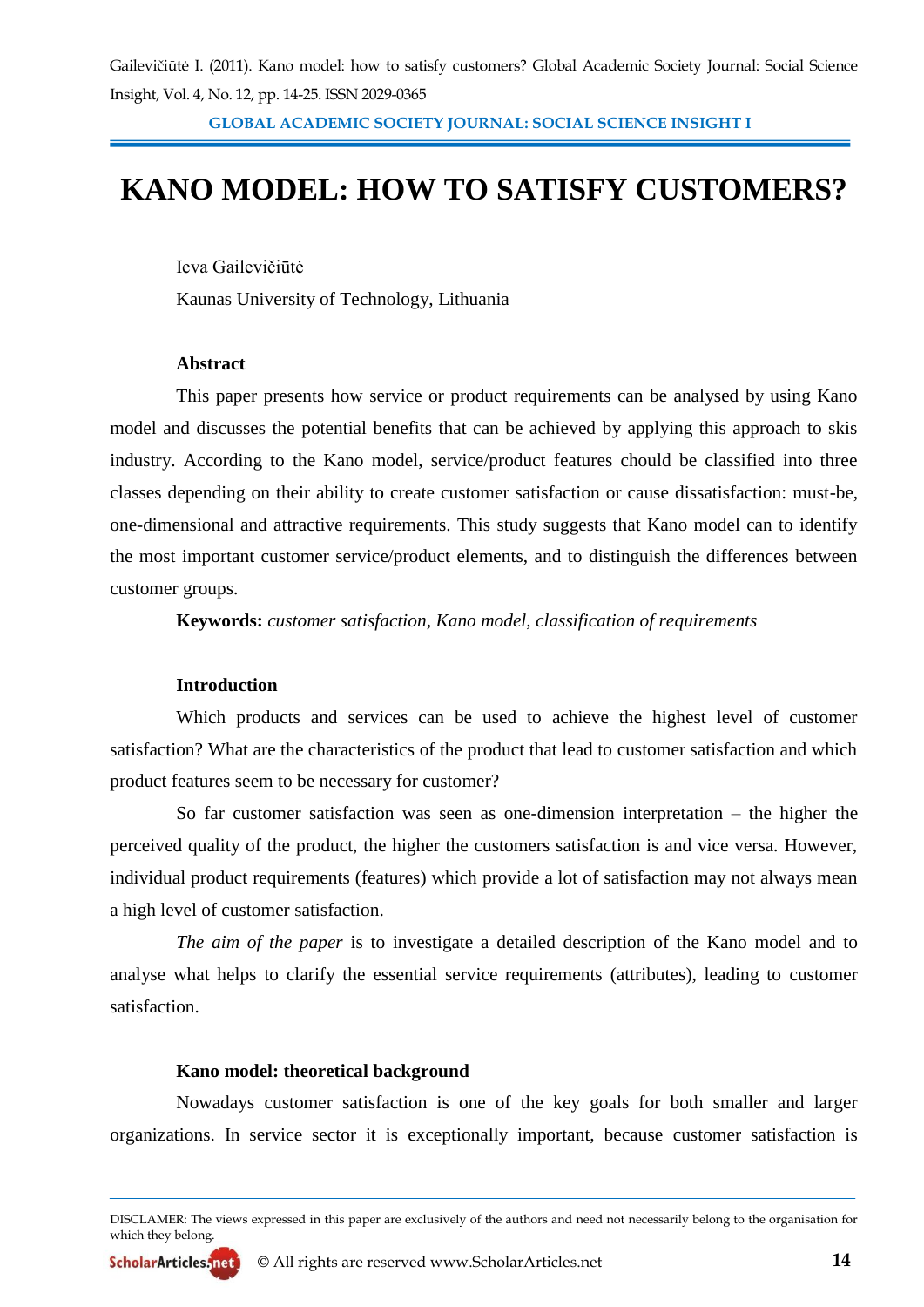**GLOBAL ACADEMIC SOCIETY JOURNAL: SOCIAL SCIENCE INSIGHT I**

probably the main "key" to a successful business, recognition and retention of customers. It is very important to clarify not only the most important determinants of customer satisfaction with the services of factors, but also methods that allow to find out it, exploring in the most effective way.

As Gustafsson et al. (1999) argue, Kano model explains what information can be expected and received from customers in order to find satisfaction factors. In his model, professor N. Kano (Sauerwein et al., 1996) distinguishes three product requirements (features) used to determine customer satisfaction in some cases:

1) *must-be requirements (features)*; if these conditions (requirements) are not met and do not perform the basic functions, the customer will be extremely unhappy. The must-be requirements are the main criteria of the product/service. In most cases, this is a crucial competitive and if they do not provide much satisfaction, the customer will not be interested in product at all. Antony and Preece (2002) presents a model to meet these requirements: as a must-be requirement for banks may be courtesy of staff, the services offered by carriers – passenger and driver safety. In product case, this could be the S-class vehicles equipped with air bags (Raab et al., 2008).

2) *one-dimensional requirements (features)*; according to these requirements, customer satisfaction is proportional to the needs of the level – the higher the satisfaction level is, the higher the customer's satisfaction is and vice versa. One-dimensional requirements – a clear customer's requirements. As one possible example of this can be the waiting time at the bank.

3) *attractive requirements (features)*; these requirements are based on the evaluation of the product, which is mainly determined by what level the customer will be satisfied with a product. Attractive requirements are neither urgent nor expected by the customer. As Webber and Wallance (2007) complete these findings, if any organization is able to provide the must-be and onedimensional requirements, and yet these characteristics, it is lively, unexpected and challenging, then that organization has a high chance of great joy and delight customers by the products/services, or even to distinguish from competitors and grab to their side. In other words, Antony and Preece (2002) simply say that this is what customers expect, has requested direct service providers, vendors, however receive and mostly remain so surprised, both together and meet.

All three types of requirements can be seen in a Figure 1 (Sauerwein et al., 1996).

DISCLAMER: The views expressed in this paper are exclusively of the authors and need not necessarily belong to the organisation for which they belong.

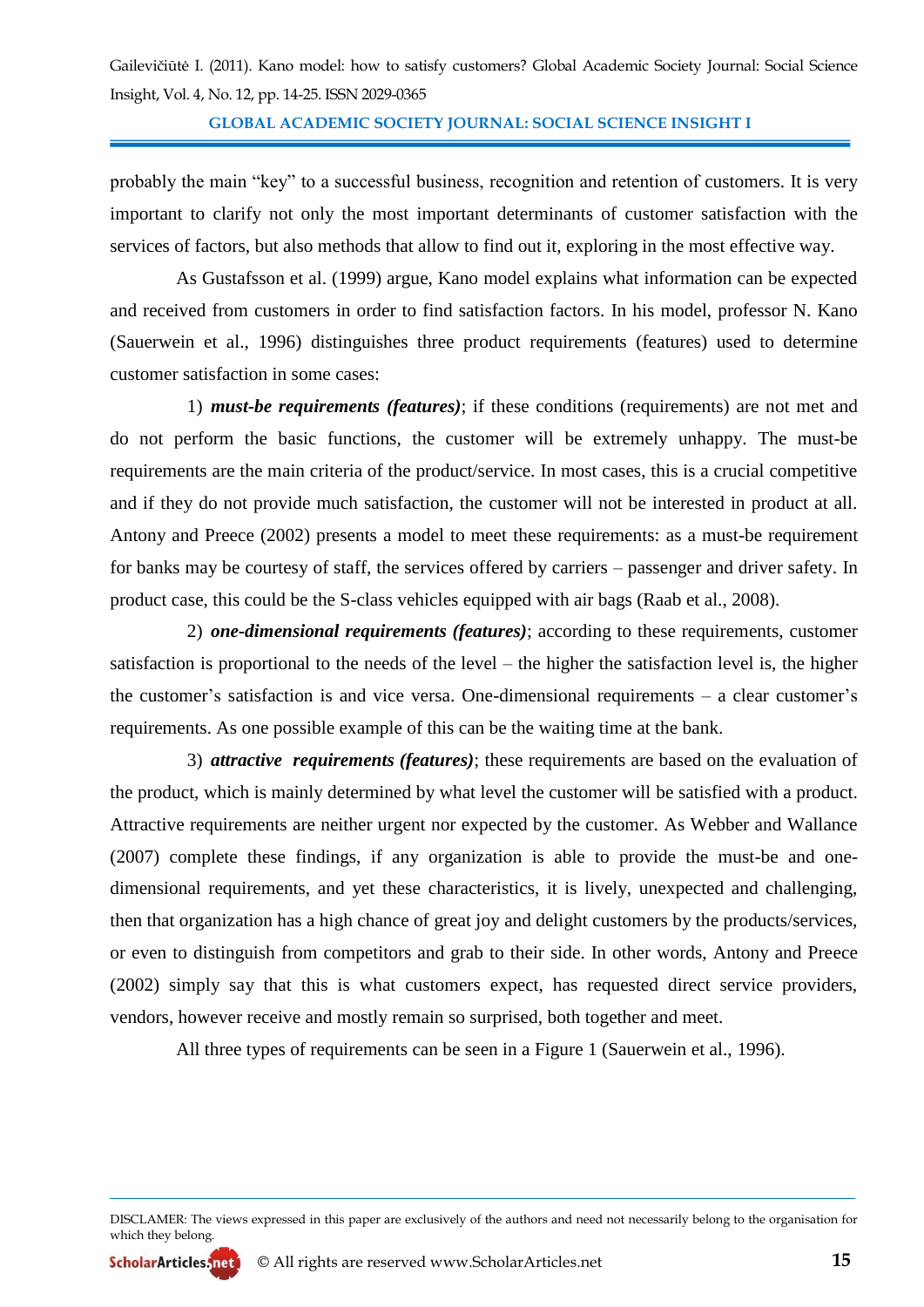**GLOBAL ACADEMIC SOCIETY JOURNAL: SOCIAL SCIENCE INSIGHT I**



Berger et al. (1993), presenting a chart (see Figure 1), explain that the horizontal axis provides how well and fully product/service requirements are met, and the vertical axis shows the level of customer satisfaction (satisfied or dissatisfied customer). ReVelle et al. (1998) presented all three customer requirements types of profiles and in what ways or research the company can get the best information about customer needs. Attractive requirements often becomes innovations, completely unprecedented novelties, and also the authors describe in keywords such as customer delight, surprise, performance improvements etc. One-dimensional (performance) requirements are easily described as known needs and features which customer expects before buying products or services. Finally, must-be requirements are described as buyers expectations. These requirements can be obtained by monitoring competitors or customer complaints.

Further interpreting of the Kano model, Sauerwein et al. (1996) distinguish the following types of user requirements for the classification of benefits:

DISCLAMER: The views expressed in this paper are exclusively of the authors and need not necessarily belong to the organisation for which they belong.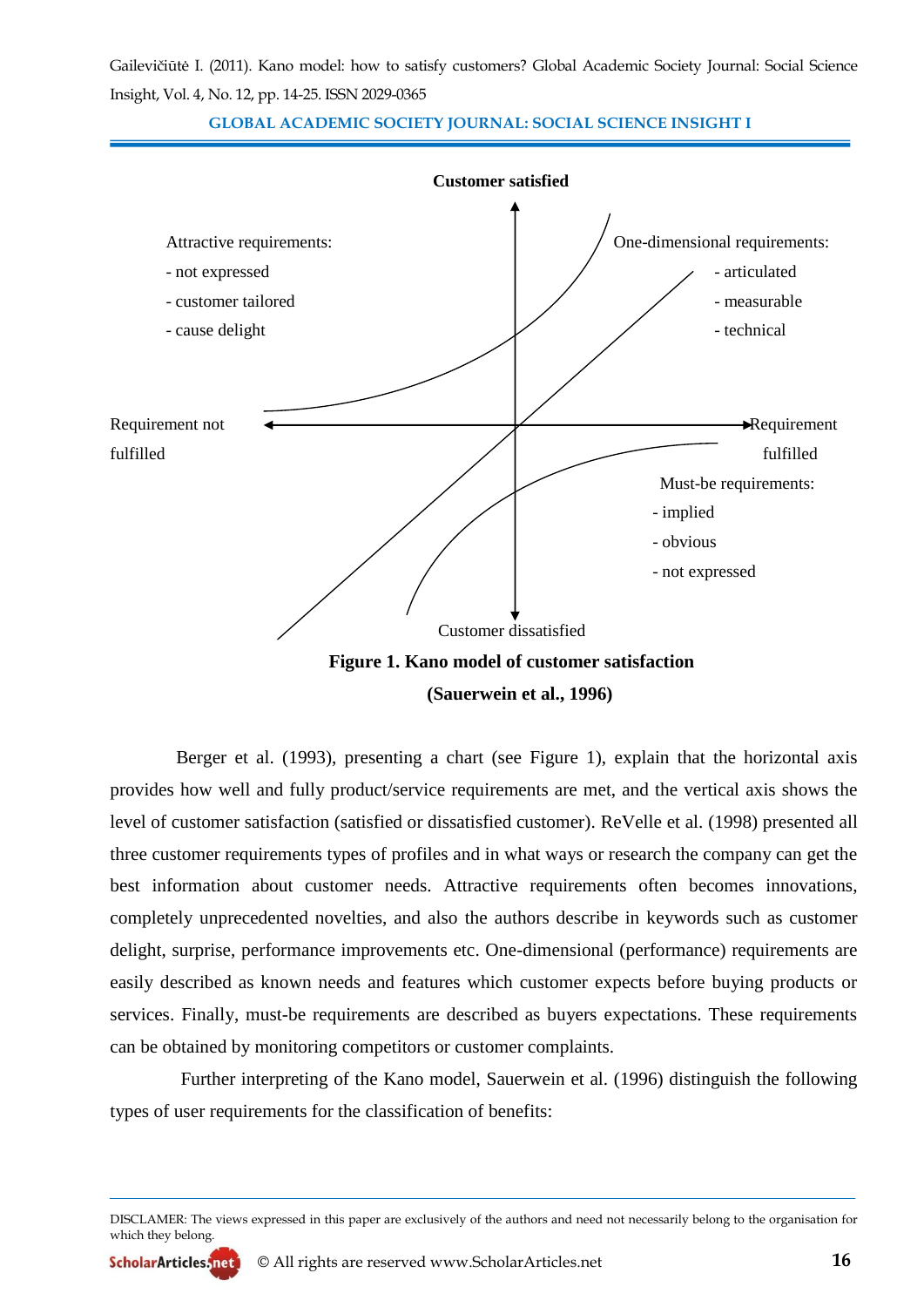**GLOBAL ACADEMIC SOCIETY JOURNAL: SOCIAL SCIENCE INSIGHT I**

• Priority of the evolution of its development. For example, to invest improvements to the must-be requirements are not very useful, because they are already in the satisfaction level. It would be better to improve one-dimensional or attractive requirements, because these requirements are increasingly based on perceived product quality and customer satisfaction levels.

• Product requirements are better to understand: the classification of the requirements into must-be, one-dimensional and attractive helps better to understand of what leads to customer satisfaction.

 Kano model is used to determine the individual characteristics of the importance of customer satisfaction. Thus creating the necessary conditions of optimal, focused on product development and its evolution.

 Must-be, one-dimensional and attractive requirements are different, because their performance is expected from the different customer segments.

Also, Matzler and Hinterhuber (1998) present the following advantages of Kano model:

• Kano model promotes understanding of the product or service requirements. You can identify the factors which have the greatest impact on customer satisfaction.

 If two product features cannot be improved for technical or financial reasons, a feature which has greater impact on user satisfaction can be found in the Kano model.

Attractive product requirements are the major key to competitiveness in the market.

Summarizing the main advantages of Kano model show that it can determine certain product/service features that help to achieve the highest customer satisfaction level. Only after establishing product/service features that provide customer satisfaction it is possible to achieve effective outcomes. Kano model makes it possible to highlight a wide range attractive, appealing service/product features.

Below is an example of how product requirements are classified according to the values questionnaire (survey). Ski industry, where customers were surveyed in 1500, will show how a set of product requirements for the building of the survey (questionnaire) as assessed and the results are interpreted and used as the basis for product development, improvement.

The ski industry case is presented because it most accurately describes essence of Kano model. Of course, there was found other studies cases where Kano model is used: Kano model for investigation of student satisfaction with university in Turkey (Bilgili and Unal, 2008), Kano model for analyzing the use of innovative, new products/services to market (Shen et al., 2000), and Tan

DISCLAMER: The views expressed in this paper are exclusively of the authors and need not necessarily belong to the organisation for which they belong.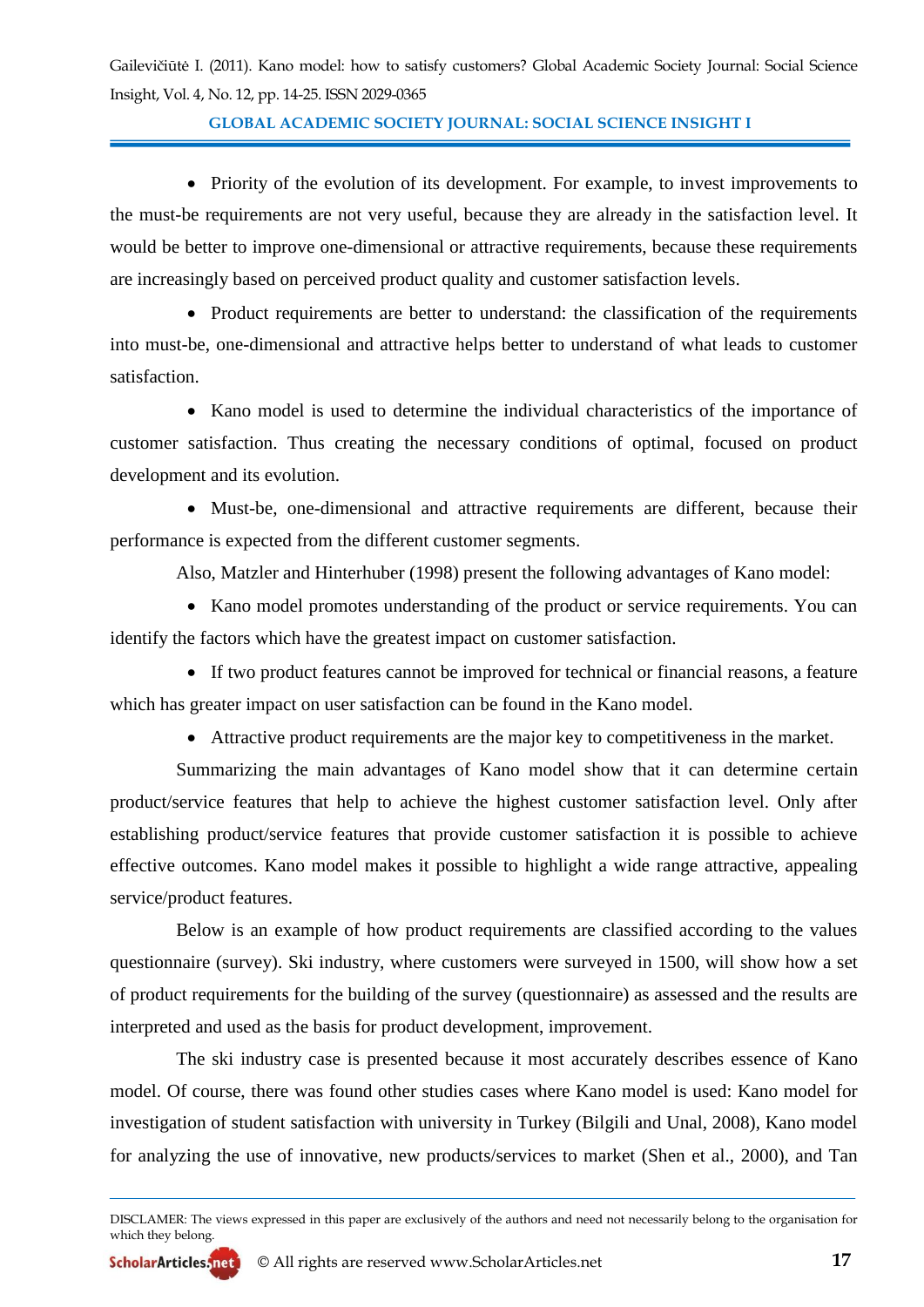**GLOBAL ACADEMIC SOCIETY JOURNAL: SOCIAL SCIENCE INSIGHT I**

and Pawitra (2001) Kano model combines with service quality SERVQUAL measurement method.

**Step 1: Identify the product requirements.** Griffin and Hauser examined (Sauerwein et al., 1996) that only 20-30 interviewed in the same segment of users may be sufficient to result in about 90% – 95% of the total possible product requirements. In most cases, to identify some of the requirements for the following research methods: focus group interview, survey. Focus group interview helps to find and identify the various users needs. Meanwhile, individual interview method is more suitable for use as an example, the price comparison. It is also useful for the registration of a customer survey where product requirements and problems are visible, clear to customers. However, the issue of "new" or "hiding" of the requirements of individual users is not enough interviews. According to the authors, it is very important and necessary for the establishment of the hidden characteristics and problems, whereas the detailed analysis of the problems will be solved. Problem solving – help for the future, when you want to improve and develop product features. Thus, the authors distinguish the following four key questions that help in investigating customer problems:

1. Which associations does the customer make when using the product  $X$ ?

2. What kind of problems/defects does the customer associate with the use of the product

3. Which criteria does the customer take into consideration when buying the product X?

4. Which new features or services would better meet the expectations of the customer? What would the customer change in the product X?

Xu et al. (2008) argued that the first step to identify specific product requirements is a useful tool that helps to classify and to identify customer preferences. It also helps to determine how they affect customer satisfaction with product/service. At this moment non-linear relationship between product characteristics and customer satisfaction is found.

**Step 2: Construction of the Kano model questionnaire.** The Kano model survey is constructed and later carried out using the surveys of customers. A questionnaire has a group of two questions for each attribute. Then each pair of questions includes a functional form (a product has characteristic, feature), and dysfunctional question form (a product doesn`t have characteristic, feature) (Berger et al., 1993) (see Figure 2).

Must-be, one-dimensional and attractive product requirements, as well as product requirements of the customer indifference, can be classified according to the questionnaire values.

X?

DISCLAMER: The views expressed in this paper are exclusively of the authors and need not necessarily belong to the organisation for which they belong.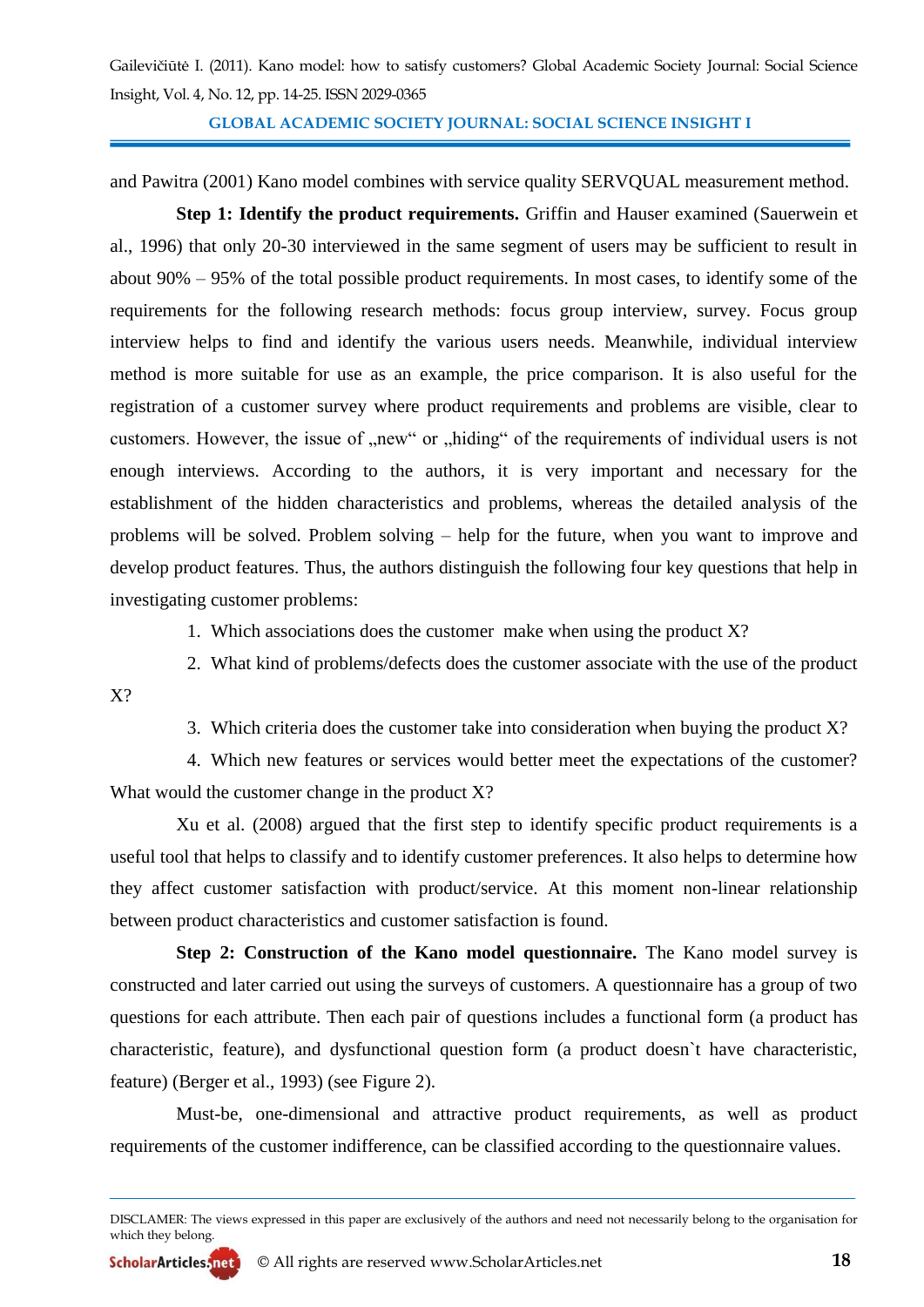**GLOBAL ACADEMIC SOCIETY JOURNAL: SOCIAL SCIENCE INSIGHT I**

Each product characteristic is formulated as a couple of questions that customer may respond to one of five different options. The first question concerns the reaction of the customer benefits of the product characteristics, whether the product has the feature (functional form of the question – practical, useful), and the second question relates to the customer`s reaction if the product does not have this feature (dysfunctional form of the question – confused, spoiled).

### **Functional (positive) form of the question**

| If the edges of your skis grip well on hard snow, | 1. I like it that way.          |
|---------------------------------------------------|---------------------------------|
| how do you feel?                                  | 2. It must be that way.         |
|                                                   | 3. I am neutral.                |
|                                                   | 4. I can live with it that way. |
|                                                   | 5. I dislike it that way.       |
| If the edges of your skis do not grip well on     | 1. I like it that way.          |
| hard snow, how do you feel?                       | 2. It must be that way.         |
|                                                   | 3. I am neutral.                |
|                                                   | 4. I can live with it that way. |
|                                                   | 5. I dislike it that way.       |

### **Dysfunctional (negative) form of the question**

## **Figure 2. Functional and dysfunctional question in the Kano questionnaire (Sauerwein et al., 1996)**

Next evaluation table (see Figure 3) shows the characteristics of the product, according to concerted two responses, which may be classified. If the customer to question "If the edges of your skis grip well on hard snow, how do you feel?" responses "I like it that way" – functional form of the question. Replies "I am neutral" or "I can live with it that way" because "If the edges of your skis do not grip well on hard snow, how do you feel?" – dysfunctional form of the question. Berger et al. (1993), in this case, the combination of questions simply explain as follows: the first question is formulated  $\mu$ . If [product/service] has [property/requirement/feature X], how do you feel?"; the

DISCLAMER: The views expressed in this paper are exclusively of the authors and need not necessarily belong to the organisation for which they belong.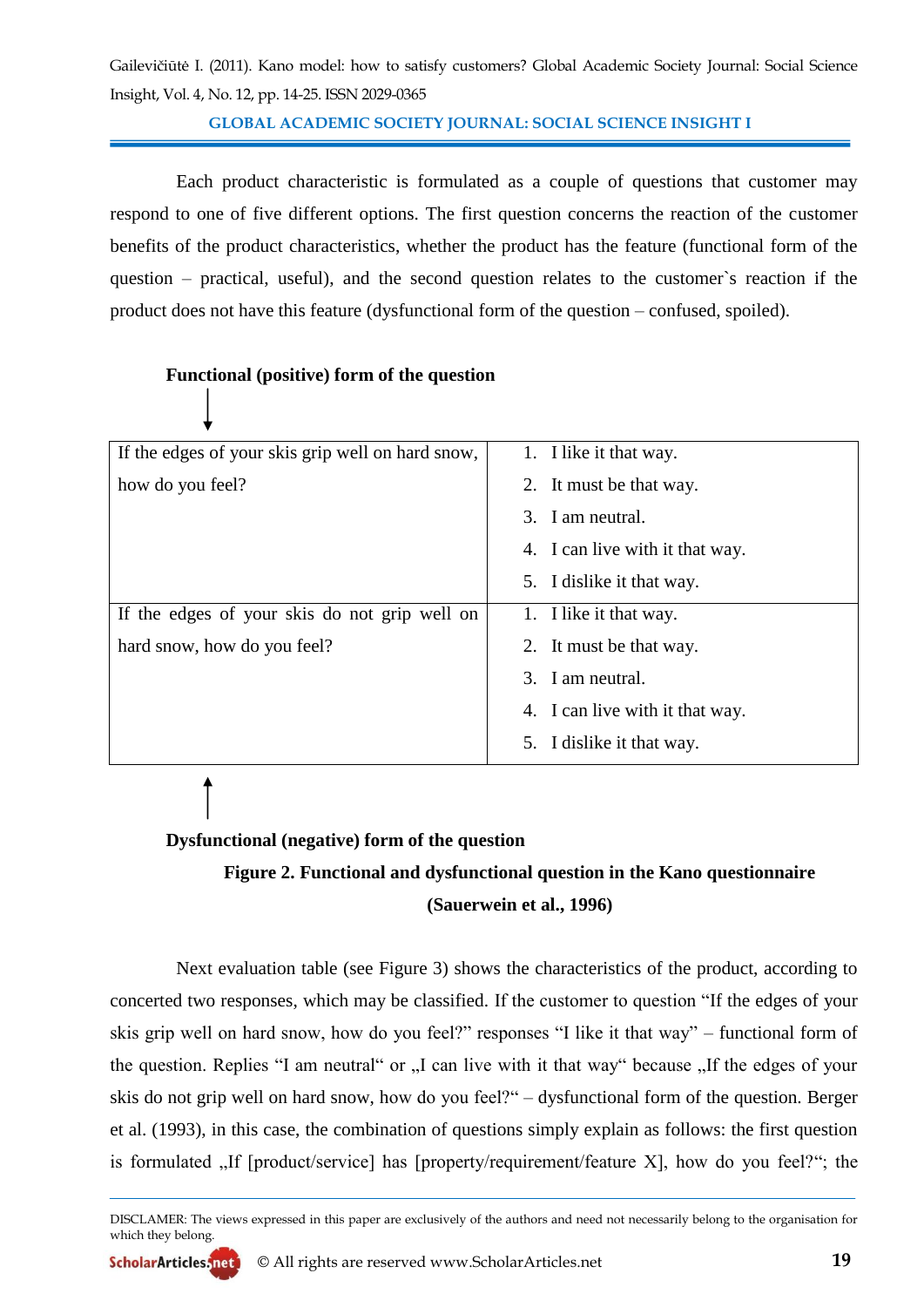**GLOBAL ACADEMIC SOCIETY JOURNAL: SOCIAL SCIENCE INSIGHT I**

second question is formulated "If [product/service] does not have [property/requirement/feature X], how do you feel?".

|                                             | Customer requirements | Dysfunctional (negative) question |             |             |             |                |  |
|---------------------------------------------|-----------------------|-----------------------------------|-------------|-------------|-------------|----------------|--|
|                                             |                       | Like                              | Must-be     | Neutral     | Live with   | <b>Dislike</b> |  |
| Functional                                  | Like                  | Q                                 | A           | A           | A           | $\Omega$       |  |
| (positive)                                  | Must-be               | $\mathbf R$                       |             |             |             | M              |  |
| question                                    | Neutral               | $\mathbf R$                       |             |             |             | M              |  |
|                                             | Live with             | R                                 |             |             |             | M              |  |
|                                             | <b>Dislike</b>        | $\mathbf R$                       | $\mathbf R$ | $\mathbf R$ | $\mathbf R$ | Q              |  |
| <b>O</b> : One-dimensional<br>A: Attractive |                       |                                   |             |             |             |                |  |

**M:** Must-be **Q:** Questionable

**R:** Reverse **I:** Indifferent

**Figure 3. Kano evaluation table** (**Sauerwein et al., 1996)**

Sauerwein et al. (1996) show that the combination of the questions in the evaluation table produces category A. This indicates that edge grip is an attractive customer requirement, it is a necessary condition. Category I means that the customer is indifferent to this product feature. He/she does not care about the product feature, or feature is missing. Category Q is a questionable result. Usually the answers in this category do not access. Questionable score means that the question was phrased incorrectly, or that the person interviewed did not understand the question or the wrong answer was selected by mistake. R category means that the product feature is not only wanted by the customer but he/she even expects the reverse. For example, when offering holiday tours, a certain customer segment willing to pre-planned events every day, but other users may not like it, because they want to plan their own personal events.

In addition to the Kano questionnaire, it might be helpful to have the customer rank the individual product criteria of the current product and to determine the relative importance of the individual product criteria (see Figure 4).

DISCLAMER: The views expressed in this paper are exclusively of the authors and need not necessarily belong to the organisation for which they belong.

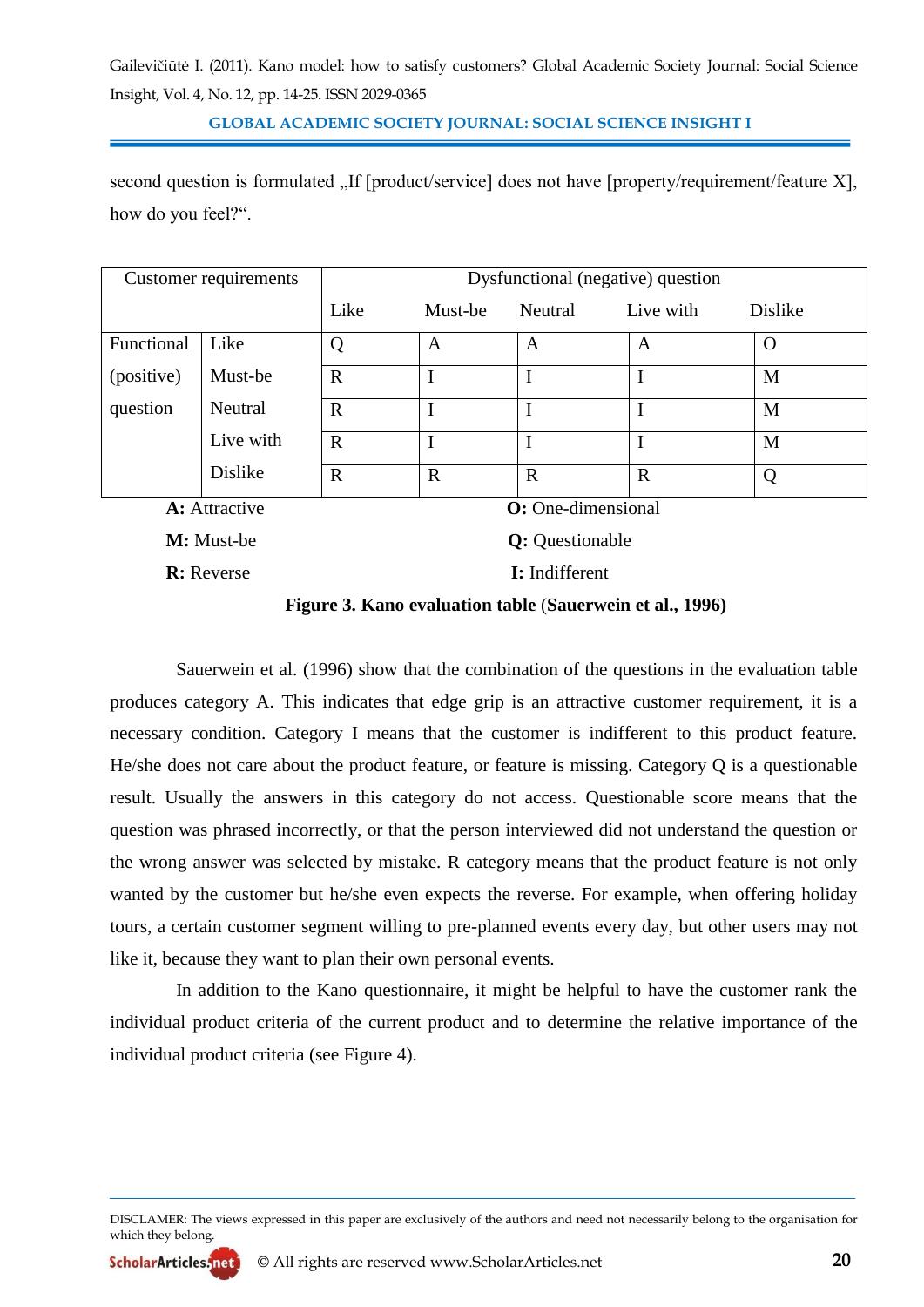|                                                    | Gailevičiūtė I. (2011). Kano model: how to satisfy customers? Global Academic Society Journal: Social Science |  |  |
|----------------------------------------------------|---------------------------------------------------------------------------------------------------------------|--|--|
| Insight, Vol. 4, No. 12, pp. 14-25. ISSN 2029-0365 |                                                                                                               |  |  |

### **GLOBAL ACADEMIC SOCIETY JOURNAL: SOCIAL SCIENCE INSIGHT I**

| If the edges of your skis grip well on hard | $\blacksquare$ I like it that way.  |
|---------------------------------------------|-------------------------------------|
| snow, how do you feel?                      | $\Box$ It must be that way.         |
|                                             | $\Box$ I am neutral.                |
|                                             | $\Box$ I can live with it that way. |
|                                             | $\Box$ I dislike it that way.       |
| If the edges of your skis do not grip well  | $\Box$ I like it that way.          |
| on hard snow, how do you feel?              | $\Box$ It must be that way.         |
|                                             | $\blacksquare$ I am neutral.        |
|                                             | $\Box$ I can live with it that way. |
|                                             | $\Box$ I dislike it that way.       |
|                                             |                                     |

How do you rank the deep powder snow features of your skis?

|                        | a sa sa |   |          |        |              |           |
|------------------------|---------|---|----------|--------|--------------|-----------|
|                        |         | 3 | $\Delta$ | $\sim$ | <sub>n</sub> |           |
| Totally unsatisfactory |         |   |          |        |              | Excellent |

### How important are the following features?

|                              | $\overline{2}$ | 3 | 4 | 5 | 6 |   |
|------------------------------|----------------|---|---|---|---|---|
| Good edge grip on hard       |                |   |   |   |   | X |
| snow                         |                |   |   |   |   |   |
| Ease of turn                 |                |   |   | X |   |   |
| Excellent deep snow features |                |   |   |   |   | X |
| Scratch resistant surface    |                | X |   |   |   |   |
|                              |                |   |   |   |   |   |
|                              |                |   |   |   |   |   |
|                              |                |   |   |   |   |   |

**Figure 4. Structure of the Kano questionnaire**

**(Sauerwein et al. 1996)**

DISCLAMER: The views expressed in this paper are exclusively of the authors and need not necessarily belong to the organisation for which they belong.

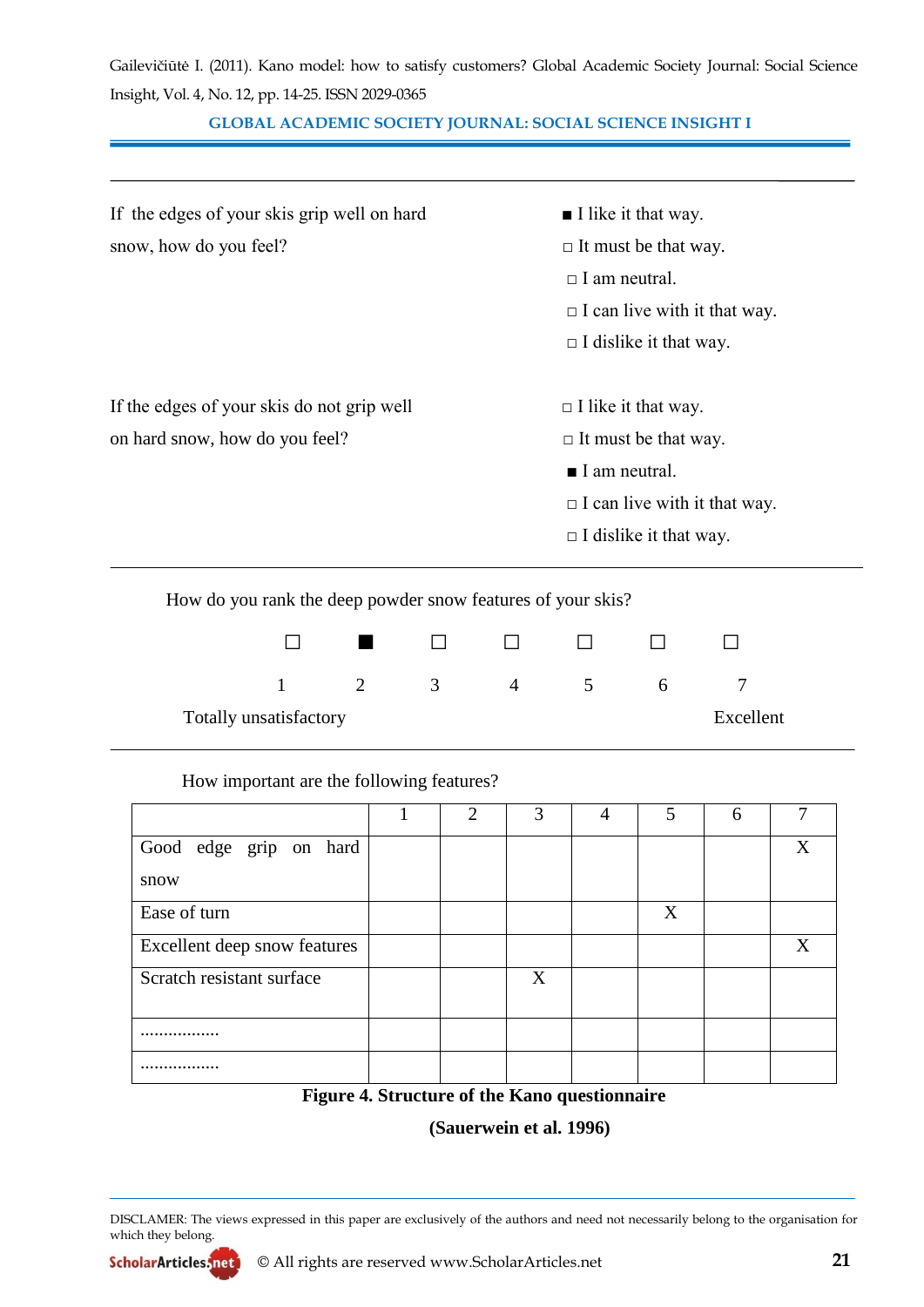**GLOBAL ACADEMIC SOCIETY JOURNAL: SOCIAL SCIENCE INSIGHT I**

In conclusion, such Kano model survey design with a set of evaluation criteria can help to establish product/service priorities, its development and improvements.

**Step 3: Implementation of the customer survey.** Customers are well aware of its present and future needs. In most cases, the company while doing market research, makes a big mistake, simply interviews with its customers, from which you find useful information about their needs and desires. Companies from the customer can expect only what is currently offered in the market. However, customers have always been a great help for companies to evaluate a new concept or idea (Gustafsson et al., 1999).

In summary, any organization which wants to continue their business successfully and profitably they need to conduct a market study. And only weel-thought which survey method or approach may be the most appropriate way to begin an investigation.

**Step 4: Analysis and interpretation.** The questionnaire is analysed in three steps. After combined functional (positive) and dysfunctional (negative) question's answers (see Figure 3), each service criteria are summarized in the table of results, which show the overall distribution. The next step is the results analysis and interpretation. Below Figure 5 is presented and it shows the example of individual requirements for the product (in this case, ski).

| <b>Product requirement</b> | A    | $\Omega$ | M    |      | R   |     | <b>Total</b> | Category |
|----------------------------|------|----------|------|------|-----|-----|--------------|----------|
| Edge grip                  | 7.0  | 32.3     | 49.3 | 9.5  | 0.3 |     | 100%         | M        |
| <b>Ease of turn</b>        | 10.4 | 45.1     | 30.5 | 11.5 | 1.2 |     | 100%         |          |
| <b>Service</b>             | 63.8 | 21.6     | 2.9  | 8.5  | 0.7 | 2.5 | 100%         | A        |

**Figure 5. Table of the results** (**Sauerwein et al., 1996)**

The easiest way for the results interpretation is analysis, which is based on the response rate of recurrence. In this case, for example, by analyzing the model with the skis, edge grip would be a must-be requirement (49.3%), ease of turn a one-dimensional requirement (45.1%) and service of edges and base an attractive requirement (63.8%). If the questionnaire includes sufficient customer – oriented variables, the results can be used as an ideal basis for marketing segmentation and thus differentiation of products/services according to different customer segments. Given the overall integrity of the results the formula: M>O>A>I. When decisions are made on the products/services development and so on, in particular, those features, properties must be

DISCLAMER: The views expressed in this paper are exclusively of the authors and need not necessarily belong to the organisation for which they belong.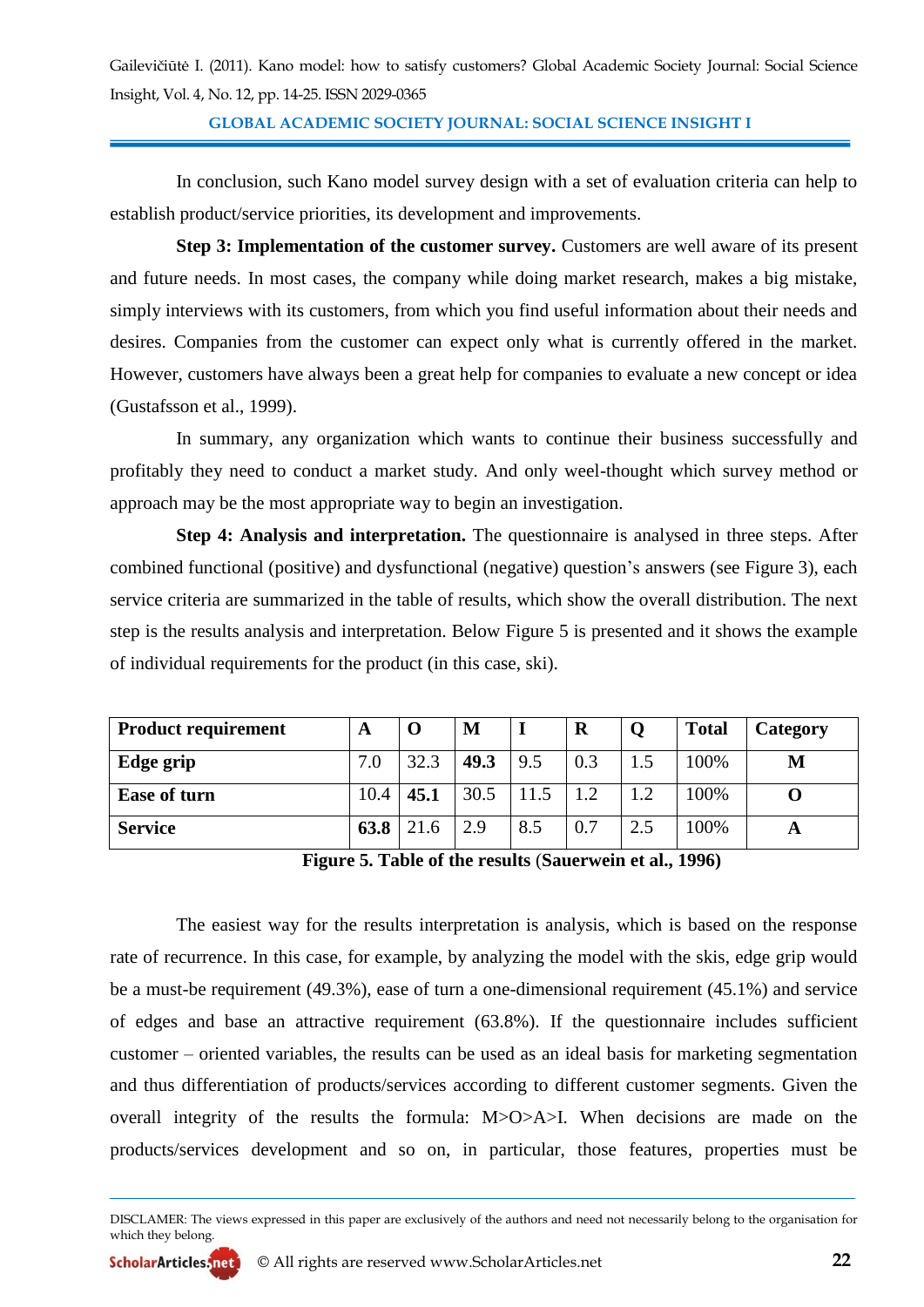**GLOBAL ACADEMIC SOCIETY JOURNAL: SOCIAL SCIENCE INSIGHT I**

considered, discussed, since it can have a significant impact on perceived product/service quality.

The customer satisfaction coefficient indicates how much the service or product features and properties may lead to customer satisfaction or vice versa – frustration/dissatisfaction. Summing up the average satisfaction with the impact, influence, it must be to add attractive, onedimensional column and the divide by the total attractive, one-dimensional, must-be and indifferent responses. To calculate the average impact on dissatisfaction it should add the must-be and onedimensional columns and then divide by the same factors.

Extent of satisfaction:

| Extent of satisfaction: | $A+O$     |
|-------------------------|-----------|
|                         | $A+O+M+I$ |

Extent of dissatisfaction**: O+M**  $(A+O+M+I)*(-1)$ 

In this case, the minus sign is placed in a formula to emphasize its negative impact on customer satisfaction if this product quality is not fulfilled.

Satisfaction with the positive values included in the scope from 0 to 1. If the value is closer to 1, the impact of customer satisfaction is greater; positive coefficient, which approaches the value 0 indicates that there is very little impact, importance. However, it is important to see negative satisfaction values too. If the value is approaching towards -1, customer dissatisfaction is very strong; size, approximately equal to 0, meaning that a certain property does not feature such a high level of dissatisfaction.

| <b>Product requirement</b> | O<br>A | M  | <b>Total</b> | Category | $A+O$ | $O+M$ |           |           |
|----------------------------|--------|----|--------------|----------|-------|-------|-----------|-----------|
|                            |        |    |              |          |       |       | $A+O+M+I$ | $A+O+M+I$ |
| Edge grip                  | −      | 33 | 50           | 10       | 100%  | M     | 0.40      | $-0.83$   |
| <b>Ease of turn</b>        | 11     | 46 | 31           | 12       | 100%  | 0     | 0.57      | $-0.78$   |
| <b>Service</b>             | 66     | 22 | 3            | 9        | 100%  | A     | 0.89      | $-0.25$   |

**Figure 6. Customer satisfaction coefficients** (**Sauerwein et al., 1996)**

Accordingly to Sauerwein et al. (1996) considered model (with skis), counting to formulas is shown in Figure 6. For instance, a bad edge grip with negative customer satisfaction coefficient of -0.83 leads to more than proportional dissatisfaction; good edge grip with a positive customer

DISCLAMER: The views expressed in this paper are exclusively of the authors and need not necessarily belong to the organisation for which they belong.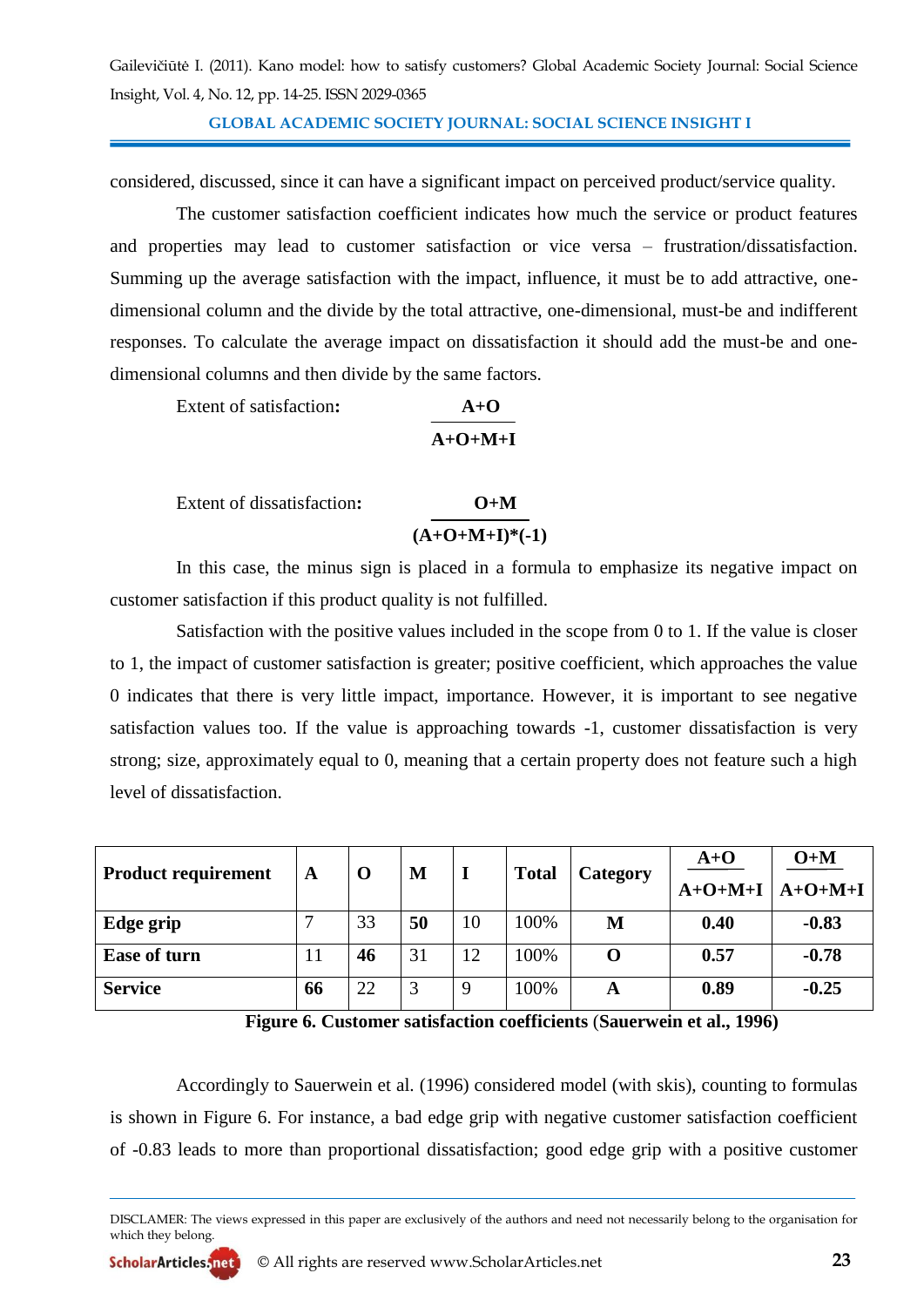**GLOBAL ACADEMIC SOCIETY JOURNAL: SOCIAL SCIENCE INSIGHT I**

satisfaction coefficient of 0.40 can only slightly increase satisfaction. To sum up the entire calculation, the authors Sauerwein et al. (1996) provide a common graphical representation of satisfaction (see Figure 7).



**Figure 7. Satisfaction portfolio** (**Sauerwein et al., 1996)**

Sauerwein et al. (1996) make the following conclusion: it is necessary to fill out and to fully understand must-be service features, characteristics, one-dimensional features to isolate from the rest exciting, challenging and unexpected (attractive) properties of all possible advantages and positive features.

Reviewing and summarizing all the Kano model, Berger et al. (1993) conclude that the customer satisfaction evaluation method is perfect, in their words "brilliant", but even this model still has more or less failures and shortcomings. One of them – the answers wording to the questions must be made very carefully and thoroughly. Second, a survey about service characteristics can help in implementing new ideas, but do not forget that different people have different approaches and service features and other elements, so even the Kano survey have difficulty determining what it is to improve service and customer satisfaction in them. Webber and Wallace (2007) add that the analysis of data should be careful of the selection size – the smaller the selection is, the chance of many mistakes becomes bigger.

### **Conclusions**

Thus, assessed the researchers experiences and views on the Kano customer satisfaction

DISCLAMER: The views expressed in this paper are exclusively of the authors and need not necessarily belong to the organisation for which they belong.